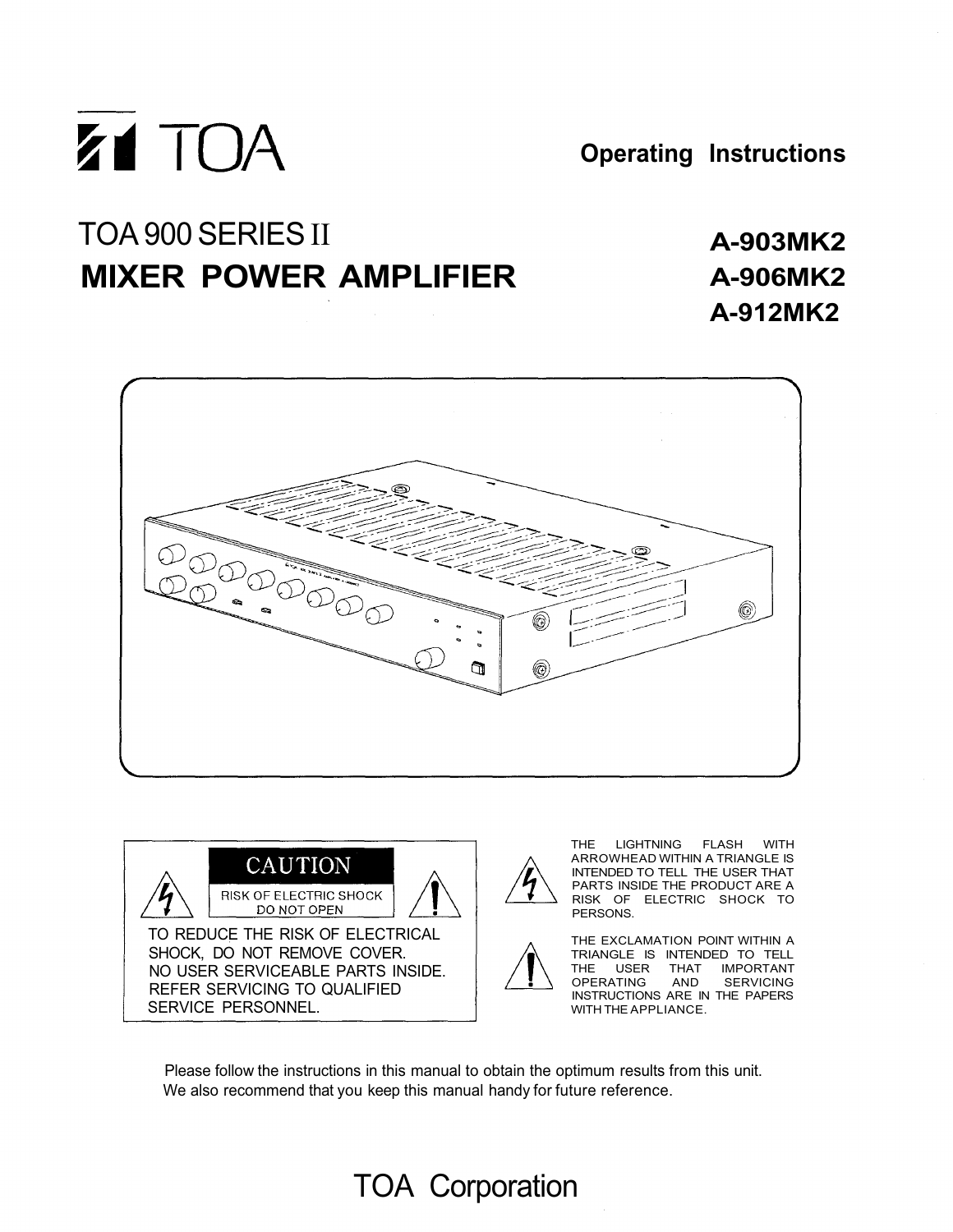# **Contents**

| General description (100) continuous contractor contractor contractor contractor contractor contractor contractor contractor contractor contractor contractor contractor contractor contractor contractor contractor contracto |
|--------------------------------------------------------------------------------------------------------------------------------------------------------------------------------------------------------------------------------|
|                                                                                                                                                                                                                                |
| Nomenclature                                                                                                                                                                                                                   |
| Front panel $\cdots$ $\cdots$ $\cdots$ $\cdots$ $\cdots$ $\cdots$ $\cdots$ $\cdots$ $\cdots$ $\cdots$ $\cdots$ $\cdots$ $\cdots$ $\cdots$ $\cdots$ $\cdots$ $\cdots$ $\cdots$ $\cdots$                                         |
|                                                                                                                                                                                                                                |
| Input connections (1) connections (1) contract to the contract of the connections (1) connections (1) connections (1) connections (1) connections (1) connections (1) connections (2) connections (2) connections (2) connecti |
|                                                                                                                                                                                                                                |
|                                                                                                                                                                                                                                |
| Muting and remote volume control connection material control of a statement of a statement of a statement of a                                                                                                                 |
|                                                                                                                                                                                                                                |
|                                                                                                                                                                                                                                |
| Volume adjustment www.www.www.www.www.www.www.www.www.web.com                                                                                                                                                                  |
| Tone control adjustment manufactured control of the control of the control adjustment manufactured control of                                                                                                                  |
| $\boxed{\text{Instantallation}}$                                                                                                                                                                                               |
|                                                                                                                                                                                                                                |
|                                                                                                                                                                                                                                |
|                                                                                                                                                                                                                                |
| Appearance (A-906MK2/A-912MK2) ………………………………………………………………… 12                                                                                                                                                                    |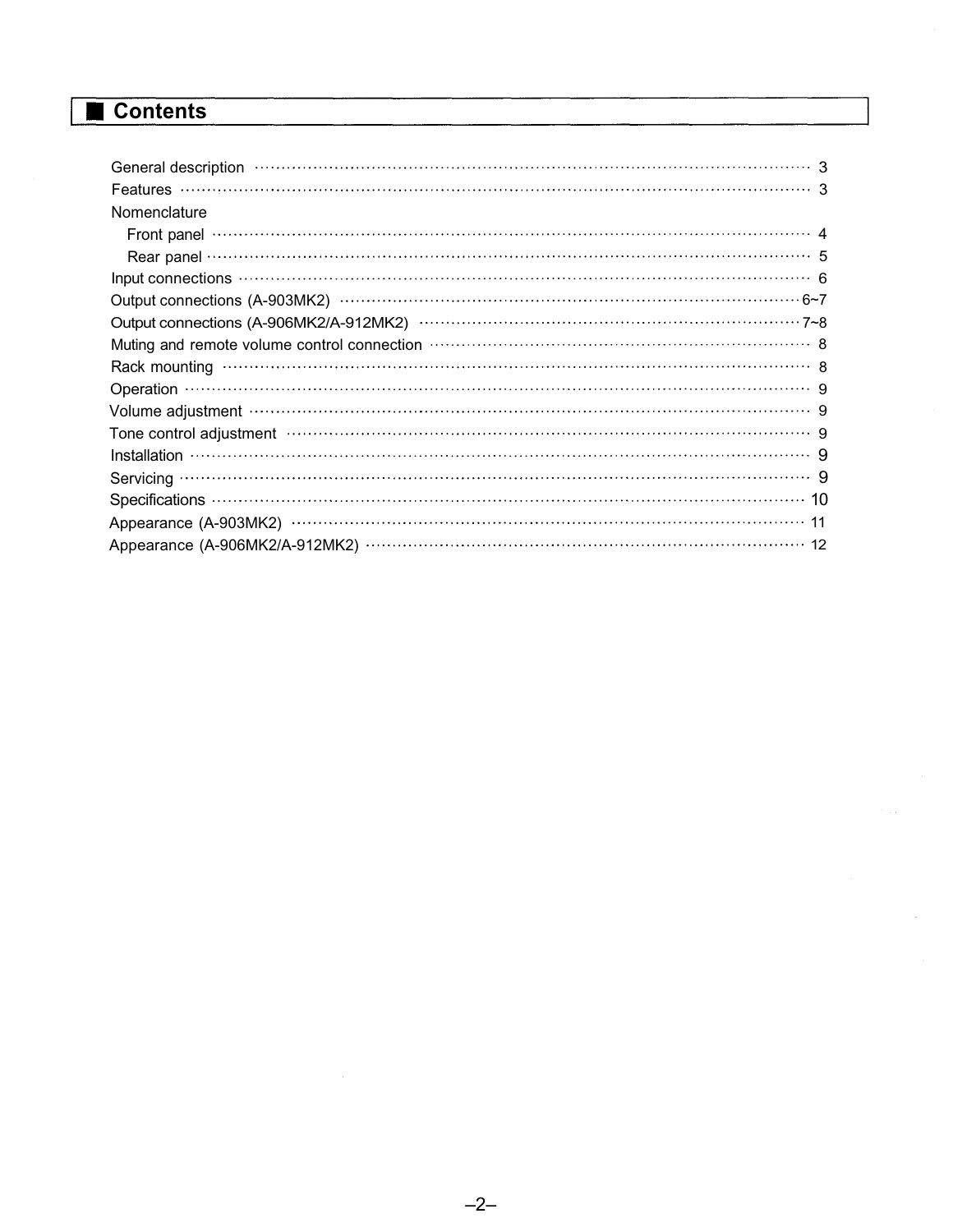### **General Description**

The TOA A-903MK2, A-906MK2 and A-912MK2 Mixer Power Amplifiers control and mix up to eight independent input signals. The A-903MK2 delivers up to 30 watts of output power, the A-906MK2 60 watts and A-912MK2 120 watts.

Optional plug-in modules are available for use with these mixer power amplifiers to provide versatility for a wide range of operating applications. Edge connectors on the rear of the unit permit the selection of the TOA plug-in modules.

The mixer power amplifiers have output terminals to match 4- or 8-ohm speaker systems, or speaker distribution systems may be connected to 25- or 70-volt terminals, and can be rack mounted by using optional rack mounting bracket MB-25B. The optional perforated panel PF-511 provides suitable ventilation, finished in color to match the mixer power amplifiers.

#### **Features**

- *1.* 8-channel mixer power amplifier
- *2.* Wide frequency response : 20~20,000 Hz ± 1 dB
- *3.* Low distortion and noise level
- *4.* Remote master volume control
- *5.* Excellent output regulation
- *6.* Bass and treble controls
- *7.* Bridging input/output
- *8.* Self-protection circuitry design
- *9.* Signal processing input/output
- *10.* Varied output impedances : 4 ohms, 8 ohms, 25 and 70 volts
- *11.* A full range of plug-in modules
- *12.* Portable or rack mounting type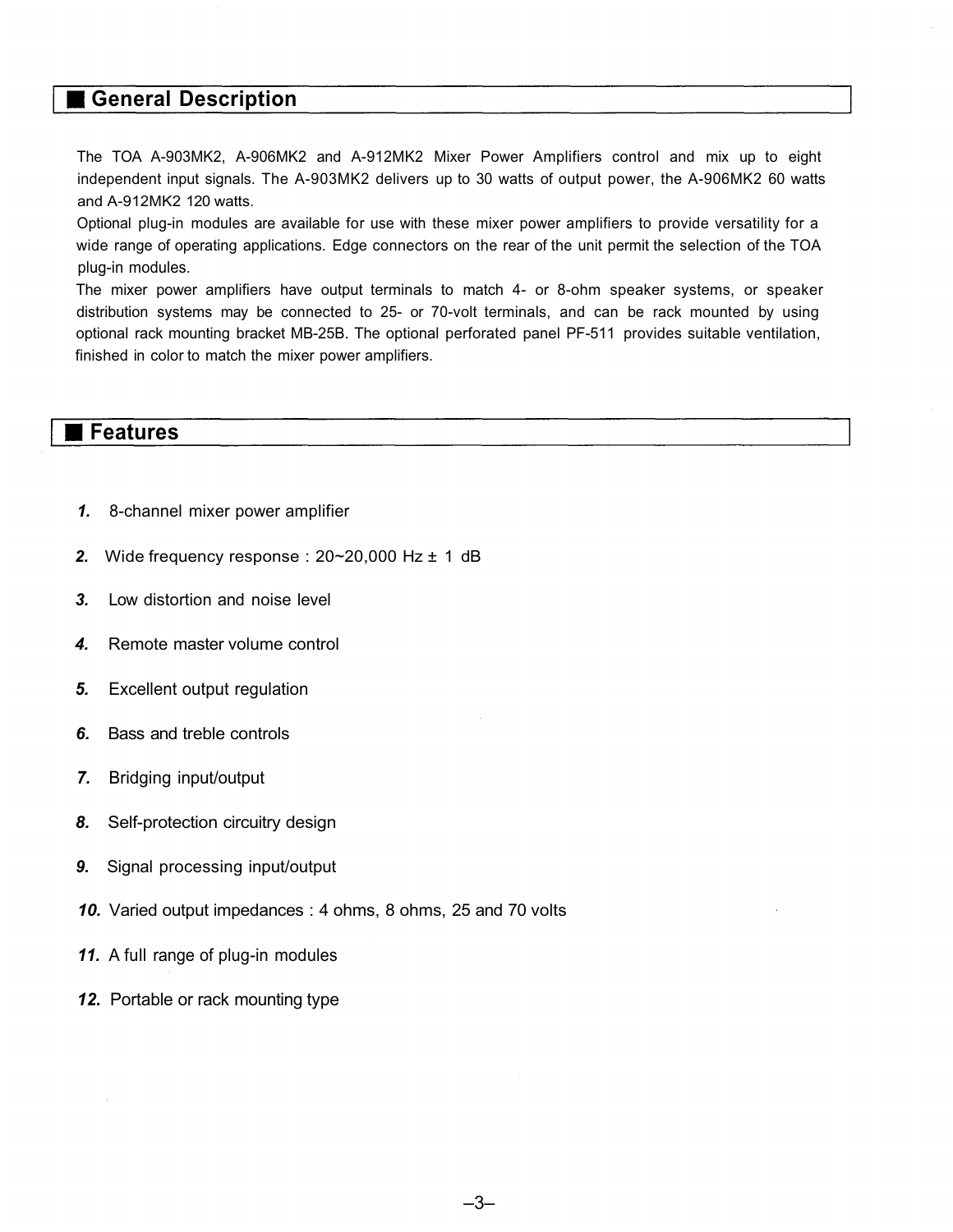### **Nomenclature**

#### **Front Panel**



#### **Power Switch**

Applies line power. Two-position push button switch for on/off modes.

#### **Power Indicator LED**

Green LED lights when the power is switched "ON".

#### **Signal Indicator LED**

Green LED lights when more than –30 dB signal level is fed to the inputs by means of the input and master volume controls.

#### **Normal Indicator LED**

Yellow LED lights when fed to the proper signal level.

#### **Peak Indicator LED**

Red LED lights when amplifier approaches clipping level. If steady lit, the input level control should be turned down until the LED flashes only intermittently.

#### **Protection Indicator LED**

Remains lit for about 5 seconds after power switch is turned ON.

#### **Input Volume Controls**

Adjust gain of input #1 ~#8 respectively.

#### **Bass Control**

Modifies bass response. Turn clockwise to boost, counter-clockwise to attenuate the bass response. Tone is flat at center.

#### **Treble Control**

Modifies treble response. Turn clockwise to boost, counter-clockwise to attenuate the treble response. Tone is flat at center.

#### **Tone Switch**

Selects ON/OFF of the BASS and TREBLE controls. When slided to OFF, BASS and TREBLE controls are active. When slided to ON, they become inactive to make tone flat.

#### **Low-Cut Switch**

–4–

Cuts off unnecessary low frequency.

#### **Master Volume Control**

Adjusts overall gain of the unit.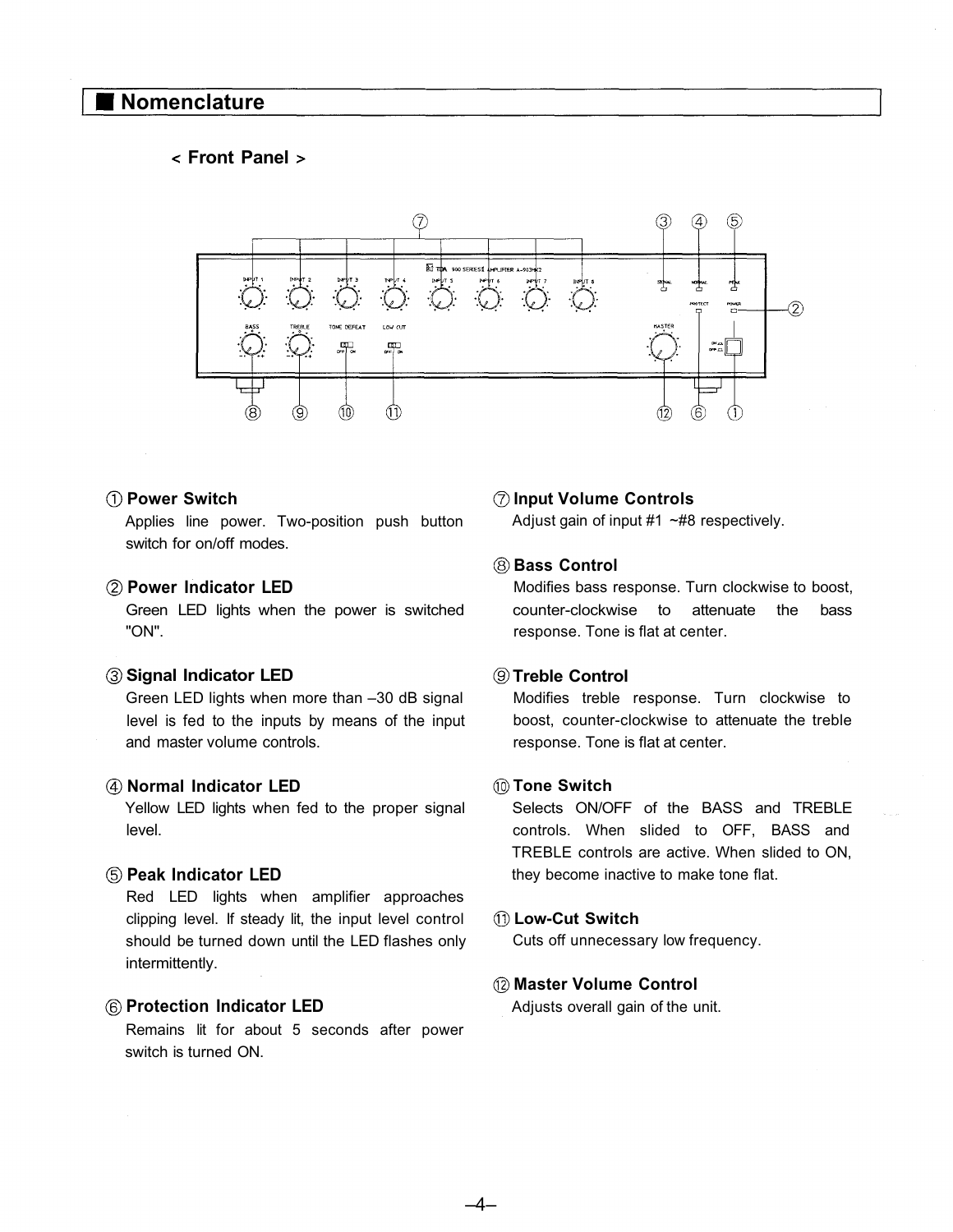#### **Rear Panel**



#### **AC Power Cord**

Connects to power source.

#### **AC Outlet (Unswitched)**

Provides AC power for auxiliary equipment with power consumption of up to 500W.

#### **Output terminals**

Connect to speakers.

#### **Impedance Select Switch**

Selects the desired impedance. Enables unbalanced output of low impedance when this switch is set to "DIRECT".

#### **Module Input Ports**

Accepts optional PLUG-IN MODULES. Module selection is determined by application. For details, refer to Plug-in Module Instruction Manual.

#### **AUX Out**

Provides connections for a booster amplifier or tape recorder.

The input impedance of the equipment should be of more than 10k ohms.

#### **Power Amp In**

Connect to accessory equipment.

#### **Preamp Out**

Connects to a signal processing equipment such as a limiter, an equalizer, etc. The input impedances of the equipment should be of more than 600 ohms.

#### **Bridging Input/Output**

This terminal is used as a mixing bus. Mixing is achieved when the similar terminal of another amplifier is connected to this terminal. The output level taken from this terminal is independent of Master Volume Control, Bass and Treble Controls so that the terminal can also be used as recording output.

The input impedances of the equipment to be connected here should be of more than 10k ohms.

#### **Remote Volume Control Terminals**

Connecting a 10k linear taper potentiometer across these terminals will allow remote control of preamplifier output.

#### **Mute terminals**

–5–

Mutes input signals fed to plug-in modules employing muting function by short-circuiting at these terminals.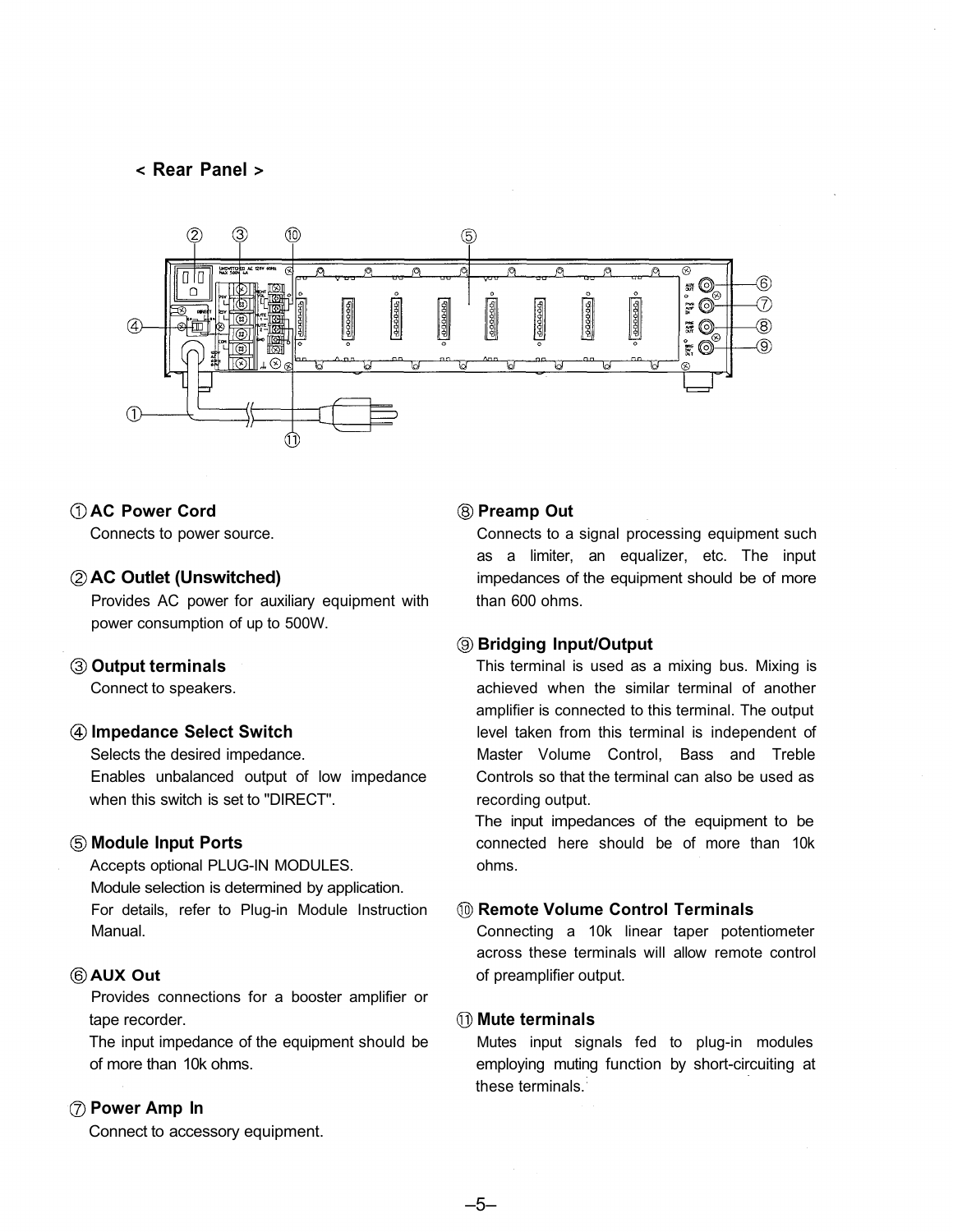# **Input Connections**

There are eight INPUT PORTS for PLUG-IN MODULES. Select the desired modules for each application. Plug the modules into the INPUT PORTS.

Slide them between the guide rails and secure with two screws.

**CAUTION** : Modules should not be inserted or removed while the amplifier is turned on.



Cover unoccupied INPUT PORTS with blank panels. Secure blank panels with screws.

# **Output Connections (A-903MK2)**

The speaker outputs of the amplifier are 4 ohms, 8 ohms, 25V and 70V. Connect speakers to any one of these outputs. Class 2 wiring may be used.

There are two types of output;

- 4 ohms, 25V and 70V via output (matching) transformer
- 8-ohm direct output.

The connecting method differs in each case. Refer to the following diagrams.

**Note** : Impedances indicated below imply total speaker system (load) impedances.

#### **To connect speakers to outputs of : 4 ohms, 25V or 70V (BALANCED OUTPUT)**



**Note** : Low-cut switch should be in "CUT" position.

Cut off unnecessary low frequency in TRANS OUTPUT to obtain best acoustic condition. The 900MK2 series amplifiers are characteristically flat even in the low frequency range. Thus, in TRANS OUTPUT the acoustic effect and frequency-response characteristics may be altered.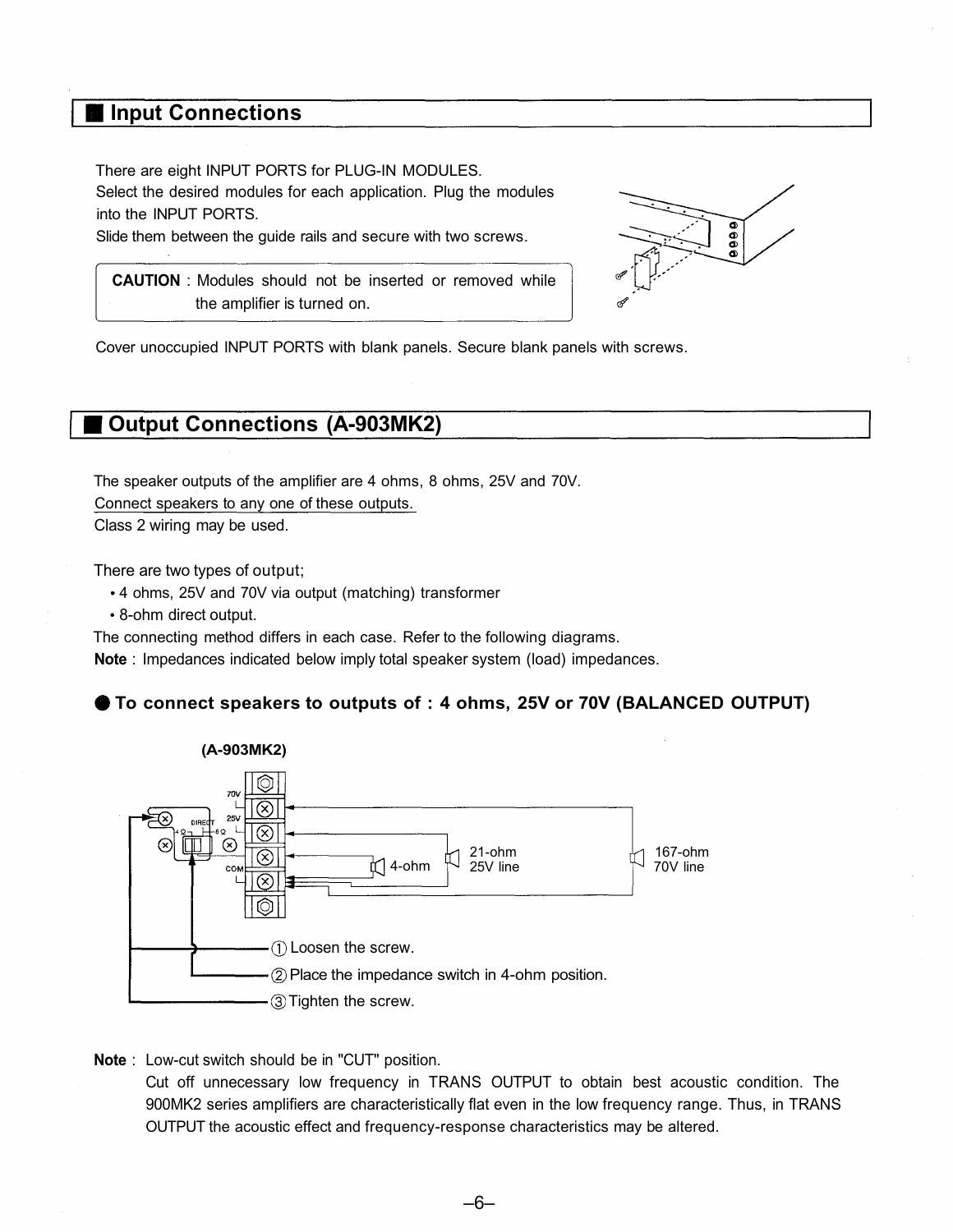### **To connect speakers to 8-ohm output (UNBALANCED DIRECT OUTPUT)**



# **Output Connection** (A-906MK2/A-912MK2)

The speaker outputs of the amplifier are 4 ohms, 8 ohms, 25V and 70V.

Connect speakers to any one of these outputs.

Class 2 wiring may be used.

There are two types of output ;

- 8 ohms, 25V and 70V via output (matching) transformer
- •4-ohm direct output.

The connecting method differs in each case. Refer to the following diagrams.

**Note** : Impedances indicated below imply total speaker system (load) impedances.

**To connect speakers to outputs of : 8 ohms, 25V or 70V (BALANCED OUTPUT)**



**Note** : Low-cut switch should be in "CUT" position.

Cut off unnecessary low frequency in TRANS OUTPUT to obtain best acoustic condition. The 900MK2 series amplifiers are characteristically flat even in the low frequency range. Thus, in TRANS OUTPUT the acoustic effect and frequency-response characteristics may be altered.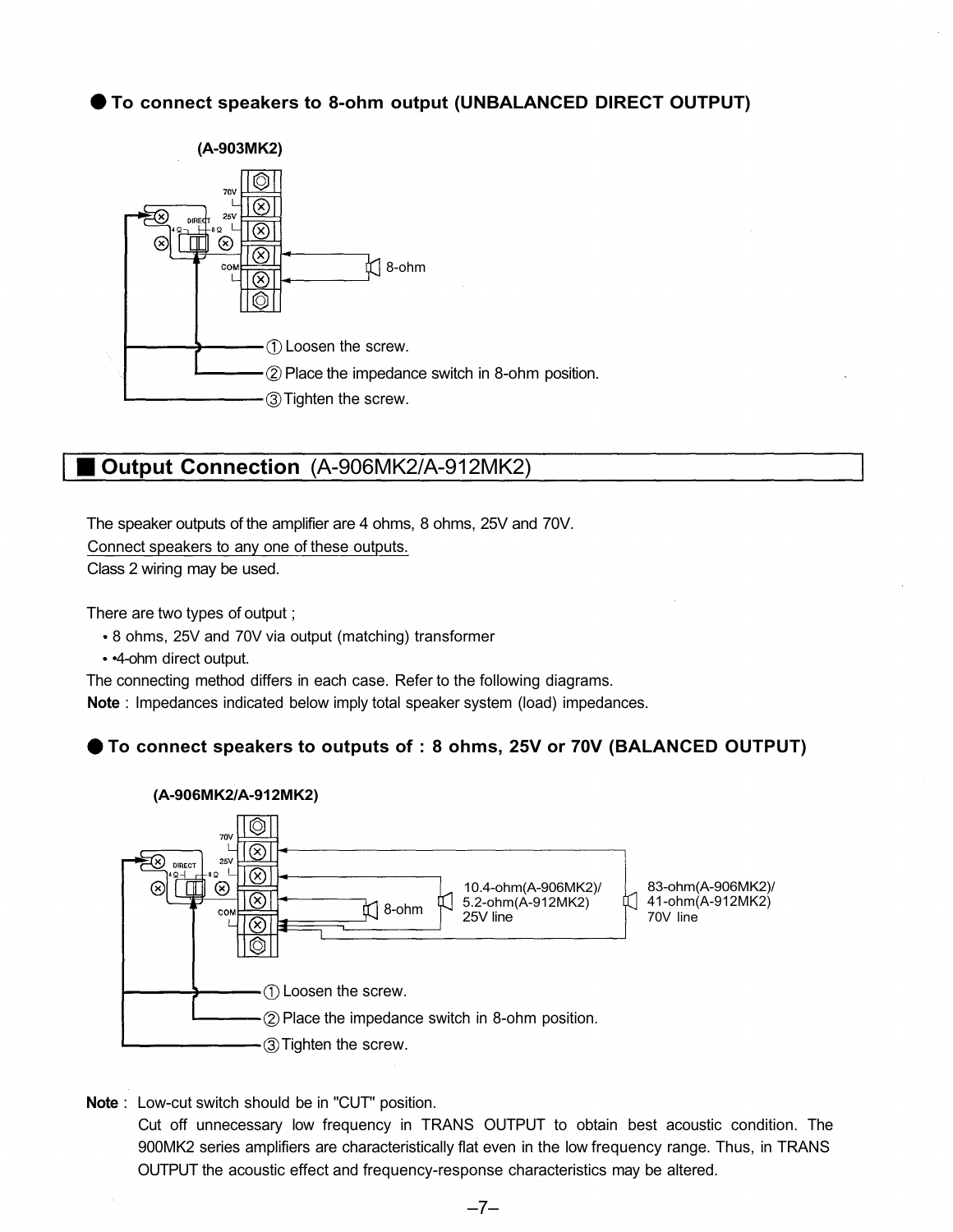### **To connect speakers to 4-ohm output (UNBALANCED DIRECT OUTPUT)**

#### **(A-906MK2/A-912MK2)**



## **Muting and Remote Volume Control Connection**



# **Rack Mounting**

To mount the amplifier in a standard 19" equipment rack, use the optional MB-25B rack mounting bracket.



Remove 4 screws securing case. MB-25B





Fix the brackets with attached 4 screws. The length of screws should not exceed 12mm (1/2").

PF-511 perforated panel (1-unit size)

Use the perforated panel PF-511 to provide space for ventilation, when two or more units are mounted in an equipment rack. Contact your local TOA dealer for the perforated panel PF-511.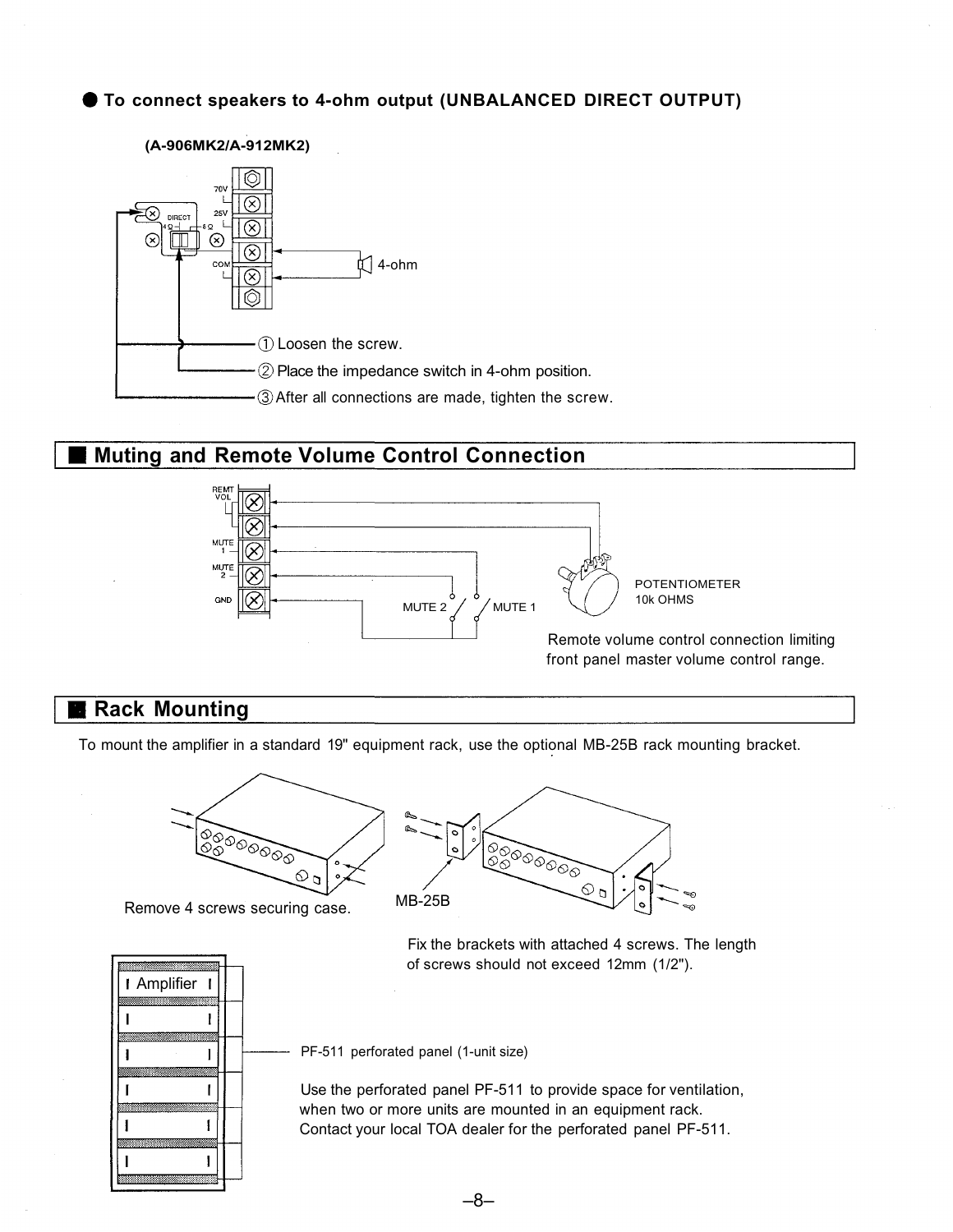# **Operation**

After all connections are made, turn power switch ON, illuminating the Power Indicator LED. The amplifier comes into operation approximately 5 seconds after the power is turned on.

# **Volume Adjustment**

Obtain desired output level by adjusting the individual input and master volume controls. For normal music playing or announcement, adjust volume using their controls until the normal LED intermittently lights. Sound quality is deteriorated when the peak LED remains lit.

## **Tone Control Adjustment**

Set the tone switch to the OFF position. This activates the bass and treble controls. The frequency response characteristics of each control are flat at center, boost in CW and attenuation in CCW positions. When tone controls are unnecessary, set the tone switch to ON mode.

## **Installation**

Never block ventilation holes.

The amplifier should never be placed in areas

- exposed to direct sunlight.
- susceptible to vibration.
- with poor ventilation.
- with high humidity or dust levels. with high ambient temperatures.
- adjacent to heat-generating equipment.
- **CAUTION** : Do not remove the case or you may encounter an electric shock.
- **Note** : When the temperature of heat sink exceeds 105 °C the protection circuit is activated and the output is disconnected from the circuit. Output is automatically restored when the temperature return to normal operating parameter.

### ■ Servicing

#### **Unpacking**

Upon receipt of the amplifier shipment, please inspect for any damage incurred in transit. If damage is found, please notify your local TOA representative and the transportation company immediately.

State date, nature of damage, whether any damage was noticed on the shipping container, prior to unpacking.

Please give waybill number of shipping order.

#### **Failure**

Should amplifier fail, contact your nearest TOA authorized contractor or service center.

–9–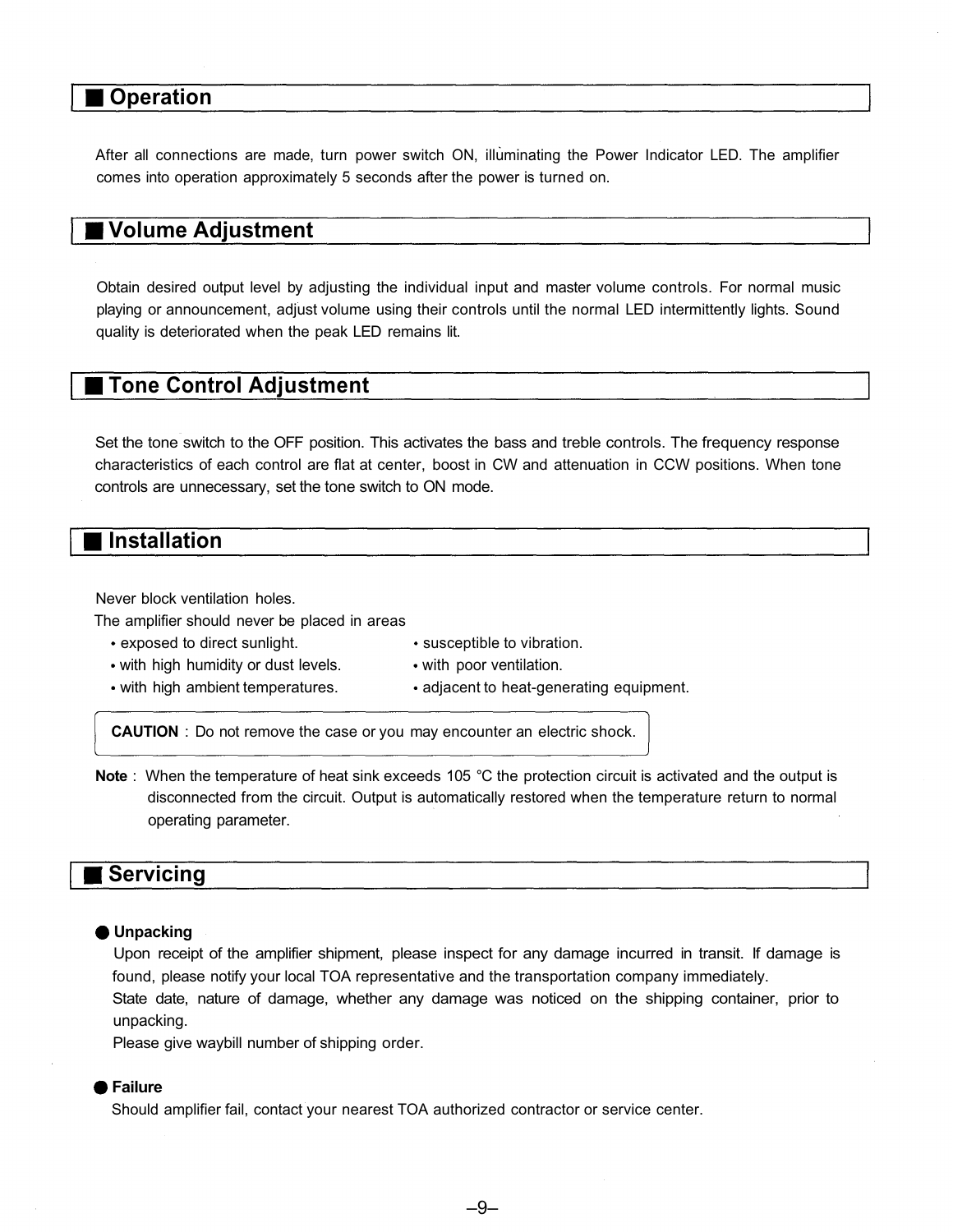# **Specifications**

|                                                                        | A-903MK2                                                                                                                                                                                                 | A-906MK2                                                                                        | A-912MK2           |  |
|------------------------------------------------------------------------|----------------------------------------------------------------------------------------------------------------------------------------------------------------------------------------------------------|-------------------------------------------------------------------------------------------------|--------------------|--|
| <b>Type</b>                                                            | 8-channel mixer power amplifier                                                                                                                                                                          |                                                                                                 |                    |  |
| Output Power                                                           | 30W RMS                                                                                                                                                                                                  | 60W RMS                                                                                         | 120WRMS            |  |
| Power Band Width                                                       | (D) 20~20,000 Hz, 0.5% THD<br>(T) 50~20,000 Hz, 0.5% THD                                                                                                                                                 |                                                                                                 |                    |  |
| <b>Frequency Response</b>                                              | (D) $20 - 20,000$ Hz, $\pm 1$ dB<br>(T) 20 $\sim$ 15,000 Hz, $\pm$ 1 dB<br>(T) 20~20,000 Hz, +1 dB, -3 dB                                                                                                |                                                                                                 |                    |  |
| <b>Total Hamonic Distortion</b>                                        | 0.02% at 1 kHz, rated output                                                                                                                                                                             |                                                                                                 |                    |  |
| Inputs                                                                 | Eight Input Ports: Each port accepts any input module.<br>One Bridging Input/Output                                                                                                                      |                                                                                                 |                    |  |
| Input Sensitivity/Impedance                                            | Input Port #1 to #8 : 100 mV/10k ohms<br>Bridging Input/Output: 100 mV/3.3k ohms                                                                                                                         |                                                                                                 |                    |  |
| Preamp OUT/Power Amp IN                                                | 1000 mV into 600 ohms/1000 mV, 10k ohms                                                                                                                                                                  |                                                                                                 |                    |  |
| Outputs (T)=Transformer<br>$(D)$ =Direct                               | Main (T): 4 ohms, 25<br>& 70 volts, balanced<br>Main (D): 8 ohms,<br>unbalanced<br>Aux: 10k ohms, 1V                                                                                                     | Main (T): 8 ohms, 25 & 70 volts, balanced<br>Main (D): 4 ohms, unbalanced,<br>Aux: 10k ohms, 1V |                    |  |
| Output Regulation (1 kHz)                                              | (D) Less than 0.5 dB, no load to full load<br>(T) Less than 1.0 dB, no load to full load                                                                                                                 |                                                                                                 |                    |  |
| Signal to Noise Ratio<br>(Band Pass 20~20,000 Hz)<br>Tone Defeat SW ON | Master volume min: 90 dB<br>Master volume max: 77 dB<br>Power amplifier only: 105 dB                                                                                                                     |                                                                                                 |                    |  |
| <b>Tone Controls</b>                                                   | Bass: ± 10 dB at 100 Hz, Treble: ± 10 dB at 10 kHz                                                                                                                                                       |                                                                                                 |                    |  |
| Controls                                                               | 8 Input gain controls<br>1 Master gain control<br>1 Bass tone control<br>1 Treble control<br>1 Power ON/OFF switch<br>1 Tone defeat switch<br>1 Low-Cut switch (60 Hz, 6 dB/octave)                      |                                                                                                 |                    |  |
| Indicators                                                             | 1 Power LED, 1 Protect LED, 1 Signal LED, 1 Normal LED, 1 Peak LED                                                                                                                                       |                                                                                                 |                    |  |
| Protection                                                             | Self-protection, with AC fuse (inside)                                                                                                                                                                   |                                                                                                 |                    |  |
| Connectors                                                             | Input No.1 to No.8 Card-edge connector<br>Bridging, Mixer preamp. output,<br>Power amp. input, Aux output RCA phono jack<br>Mute, Remote VR Screw-terminal strip<br>AC power cord/plug SJT, 3-prong type |                                                                                                 |                    |  |
| Power Consumption                                                      | 60 W                                                                                                                                                                                                     | 100W                                                                                            | 180W               |  |
| Temperature Range                                                      | -10 °C ~ +60 "C [12°F~140°F]                                                                                                                                                                             |                                                                                                 |                    |  |
| Dimensions (W) $x$ (H) $x$ (D)                                         | 420 x 99.1 x 318 mm<br>[16.5 X3.9X 12.5 in.]                                                                                                                                                             | 420 x 99.1 x 358 mm [16.5 X 3.9 X 14.1 in.]                                                     |                    |  |
| Weight                                                                 | 7.8 kg [17.2 lb.]                                                                                                                                                                                        | 9.6kg [21.2lb.]                                                                                 | 11.4 kg [25.1 lb.] |  |
| Color                                                                  | <b>Black</b>                                                                                                                                                                                             |                                                                                                 |                    |  |
| <b>Standard Accessories</b>                                            | 4 Volume control covers (YA-920)                                                                                                                                                                         |                                                                                                 |                    |  |
| Other Features                                                         | Output disconnected for approx. 5 seconds after switching power on.                                                                                                                                      |                                                                                                 |                    |  |

\* Specifications are subject to change without notice.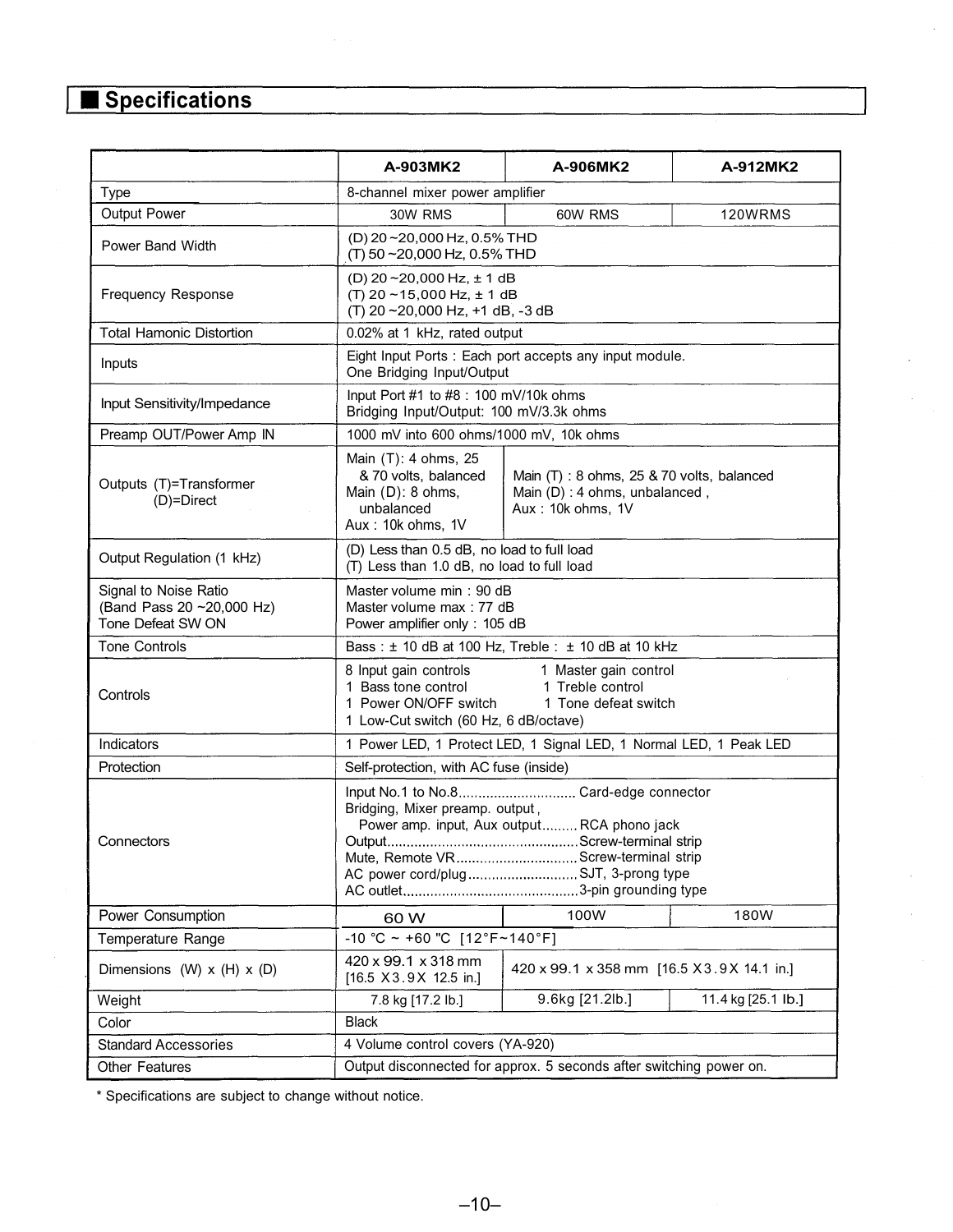# **Appearance (A-903MK2)**

### **Front View**



#### **Rear View**







#### **Top View** and  $\sim$  Side View states of  $\sim$  Side View states of  $\sim$  Side View states of  $\sim$  Side View states of  $\sim$